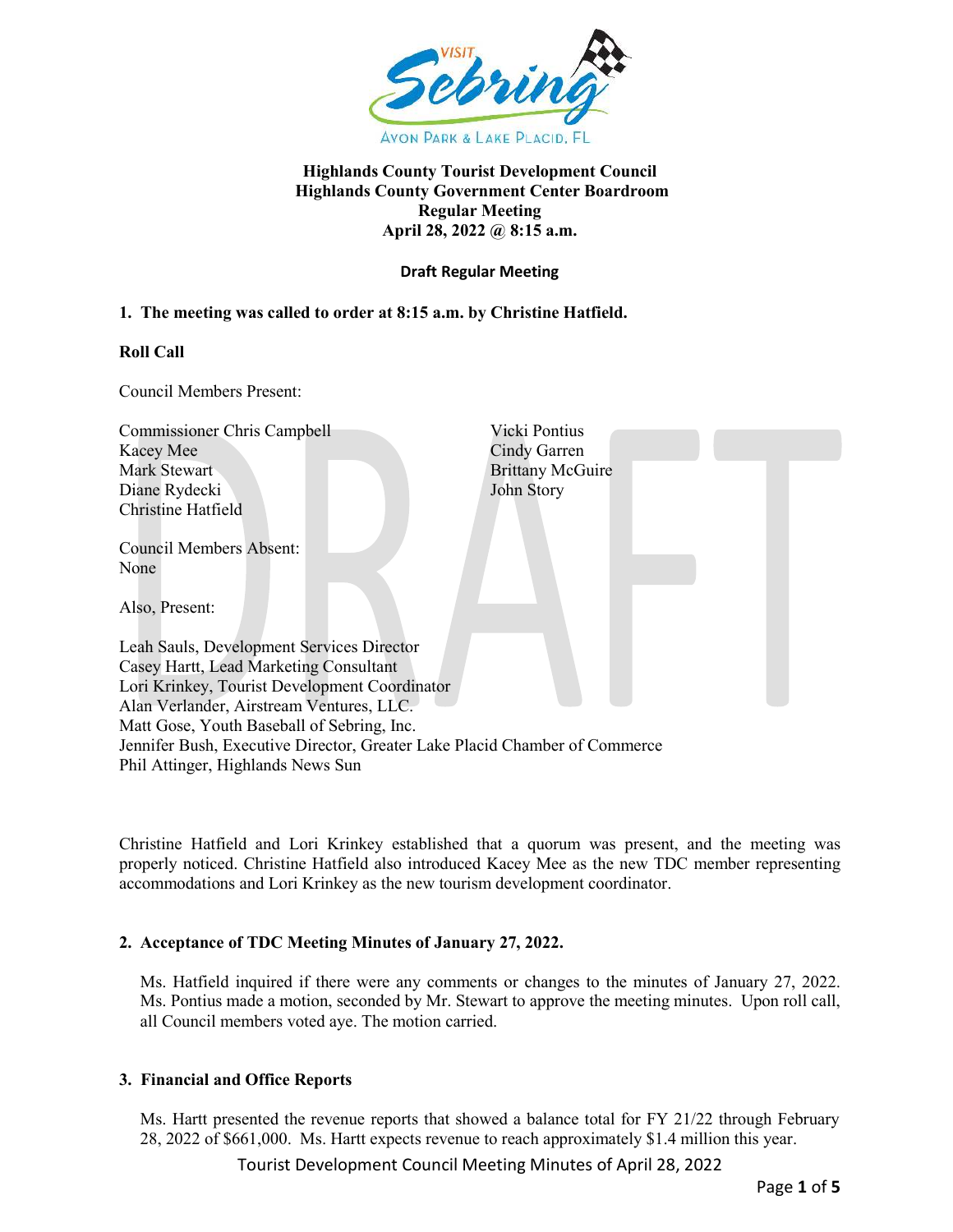Ms. Hartt presented the Tourist Tax Revenues FY 14/15 to Current chart and noted that we generally don't compare  $FY20/21$  due to the COVID-related decreases in travel and events. The  $4<sup>th</sup>$  penny collections started in October 2018. Ms. Pontius asked that the chart be shaded to indicate the years before the 4<sup>th</sup> penny increase to make it easier to compare fiscal year revenues. Ms. Hatfield remarked that the increase could be partially due to increased hotel rates and events. Ms. Krinkey stated that going forward the report would be shaded as requested.

Ms. Pontius made a motion, seconded by Mr. Stewart, to approve the financial reports as presented. Upon roll call, all Council members voted aye. The motion carried.

### **4.** Tourism Award Presentations

#### Volunteer Champion – R. Fletcher

Ms. Hartt presented Ruth Fletcher with the Tourism Volunteer Award for her work coordinating and launching the GeoTour and her continued efforts of maintaining geocache locations that attract thousands of first-time and returning visitors to Highlands County. Ms. Fletcher provided a quick GeoTour update noting that visitors come from all over Florida and from out-of-state to geocache. She also mentioned that visits to Florida parks are on the rise which should also increase visits to Highlands County.

### **5. Marketing and Event Update**

### A. Marketing & Public Relations Update

Ms. Hartt presented a summary of the Miles Media DMO Webinar that focused on recent travel trends. From analysis of their March 2022 survey, Miles Media is deeming 2022 the Year of Connections. People are looking to connect with friends and family and are finding travel inspiration from family and friends via direct contact (email, text, etc.) and social media. Official destination websites, online and print visitor guides, official tourism information centers and apps make up about 38% of travel resources used. Dog-friendly searches have increased tremendously. Among other trends, traveling to unknown or diverse places, historical sites, small towns, and state, county, and regional parks are of special interest.

 Ms. Hartt summarized public relations activities including those related to the Soda Festival, the Traveling Golfer Show, Monsterbass Fishing social media and marketing outreach, and the Visit Florida's NYC Media Mission that was attended by Tanya Churchmuch.

 Ms. Hartt pointed out that submissions for the Tourism Awards increased this year with 20 submissions being the highest so far.

 There is an RFP for 2022/2023 search engine optimization/search engine marketing and digital marketing services that will be sent out soon. Once a vendor has been selected, we will be able to put that amount into the upcoming budget.

 Florida Sports Foundation (FSF) has awarded up to \$8,788 for April-June 2022 sporting events in Highlands County. FSF grants for July-August events are still pending.

 Ms. Hartt reported that an EDA Grant application for Tourism Planning was submitted but was denied due to funding depletion. VISIT FLORIDA is looking at sponsoring the Agritourism Forum on Sept. 14<sup>th</sup> and the Extension Office will be involved as well. Stakeholder Meetings are ongoing. We are continuing to do facility and site visits for possible event host locations.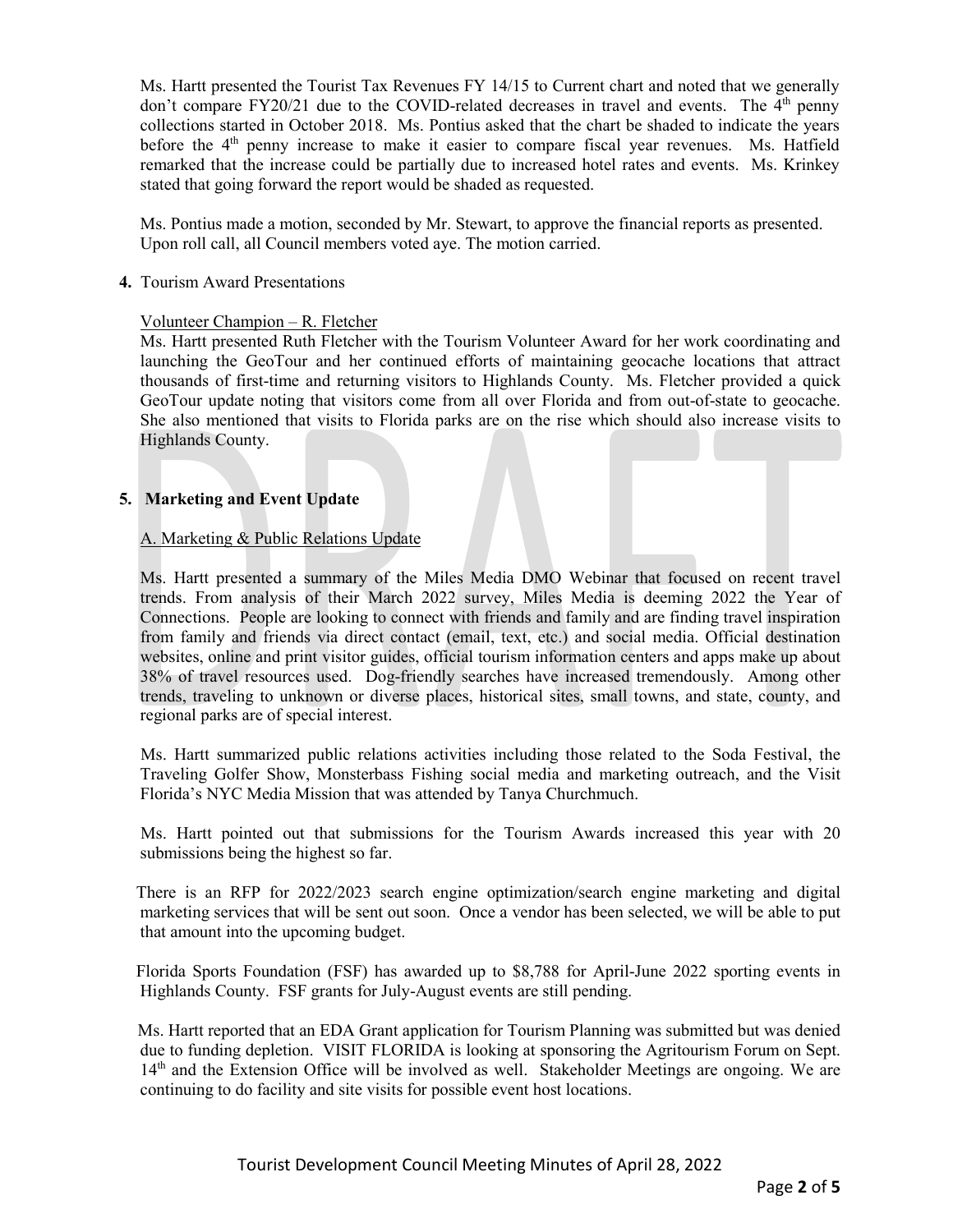Ms. Hartt reported that approved grants for FY21/22 total \$309,250 after deducting Bono Bilt & VS Classic (\$29,750 that will move into next fiscal year's budget). If all grant requests for today are approved, the new total would be \$379,500. Ms. Pontius asked for clarification on the event grants budget status stating it looked like it would be over-budget if today's grants were all approved. Mr. Story stated that the funds in question were already allocated and would still leave over \$14,000 in unallocated funds. Ms. Sauls stated that it wouldn't be an issue to request funds from other line items be moved if needed.

Mr. Story asked if grants are being audited after the event and added that the TDC is not seeing a recapping of grant-funded events. Ms. Hartt explained each grant is different. Some are only based on room-nights, some on attendees, that are paid based on the amount of room nights or visitors that can be verified. Grants that have ties to verified room nights are awarded a base amount with an additional amount determined on room verifications up to the grant amount approved by the TDC. High impact grants are figured strictly on attendees with no base amount. Consequently, the grant recipients may not receive the full amount that was awarded. Grants funded strictly for advertising reimbursement aren't tied to verified room nights (ProWatercross and Watersurf are examples) but we pay for their advertising. The GFNY cycling event was grandfathered in with this being their last year – they get the grant amount awarded without the room night or attendee requirement.

### B. Sports Events Update from Airstream Ventures

Alan Verlander reported that he had toured all three high schools and noted there were lots of potential in the facilities here. He will be in Fort Worth, Texas next week at the Sports ETA where 3,300 sports commissioners will be in attendance. He has 39 meetings scheduled with event planners that could potentially bring events to Highlands County. Mr. Verlander will provide a summary of those meetings to Ms. Hartt to identify and plan for engaging best prospects. Most of the prospective events will be in 2023, 2024, and 2025. Similarly, he will also attend Connect Sports and TEAMS sports tourism conferences.

Mr. Verlander also spoke about the recent multipurpose facility meeting. He noted that it had great attendance and participation. The meeting's goal was to determine if Highlands County should be looking to build a new multipurpose facility. Some needs mentioned at that meeting were a place to host rodeos, agricultural events, pickleball, and others. Attendees were all respectful of each other and more meetings will be scheduled. Commissioner Campbell noted the collaboration that took place across departments and agencies to get Bernie Little ready for the American Corn Hole League Tournament.

Addressing Mr. Story's earlier question regarding event audits, Mr. Verlander noted that Airstream Ventures does an audit and provides a summary page after each TDC grant-awarded event. He also provided an Airstream Venture's event schedule through December 2022.

# **6. Items for Voting**

### A. 2022 Dixie Boys State Tournament (July 1-4, 2022) presented by Matt Gose. Sports Event Grant Request for \$5,000

 Matt Gose of Youth Baseball of Sebring stated that last year's events booked 422 rooms for the two events combined. He noted that T-ball brings a crowd since family including grandparents come. Dixie Boys doesn't generate as much of a crowd because they are older but he's hoping T-Ball will increase the total attendees. Mr. Gose stated that house rentals hurt last year's room counts. Ms. Garren inquired if the grant was based on room night verification. Mr. Gose affirmed that it was. Ms. Pontius asked how room nights were verified. Mr. Gose replied that he went to every hotel prior to and after the events to get room verifications and asked participants upon registration.

 Ms. Garren made a motion, seconded by Ms. Pontius, to approve up to \$5,000 in funding for the 2022 Dixie Boys State Tournament based on \$20 per room verification. Reimbursable grant funds to be

Tourist Development Council Meeting Minutes of April 28, 2022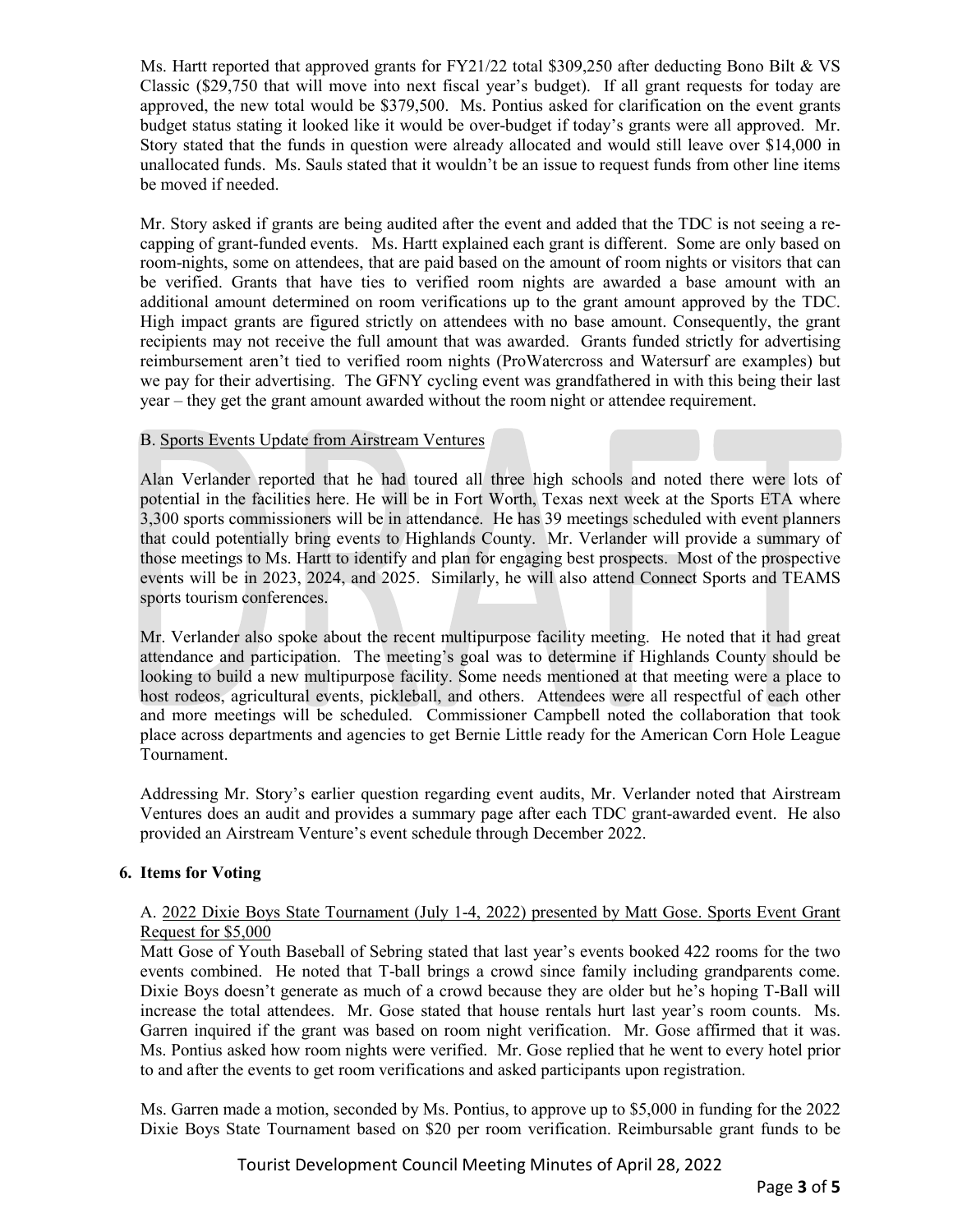used for hosting fees. Funds are from cost center 5305 Marketing and Events. Upon roll call, all Council members voted aye. The motion carried.

### B. 2022 Florida Dixie Youth Baseball T-Ball Tournament (July 1-4, 2022) presented by Matt Gose. Sports Event Grant Request for \$5,000

Ms. Pontius made a motion, seconded by Mr. Stewart, to approve \$5,000 in funding for the 2022 Florida Youth Baseball T-Ball Tournament based on \$20 per room verification. Reimbursable grant funds to be used for hosting fees. Funds are from cost center 5305 Marketing and Events. Upon roll call, all Council members voted aye. The motion carried.

### C. Caladium Festival (July 29-31, 2022) presented by Jennifer Bush. High Impact Signature Event Grant for 5,000

 Jennifer Bush of Lake Placid Chamber of Commerce stated that the event brings approximately 20,000 people to town over a 3-day festival. Ms. Bush will be tracking attendees and advertising outside of the county. Mr. Story inquired of Ms. Hartt if we support the Caladium Festival with public relations for this event as we do the Soda Festival. Ms. Hartt indicated that we support it 100% from a public relations standpoint explaining that Tanya Churchmuch pitches the event to anyone who may be interested in this niche festival making sure this event information is sent out to radio stations and tv stations for their event calendars and they can usually get Fox 13 and Daytime to do a segment on the festival. Ms. Garren noted a discrepancy in the grant application in the proposed marketing and promotions expenses. Ms. Bush apologized about the discrepancy. Ms. Bush stated that they do a website, digital marketing, digital billboards, geofencing, marketing and social media.

Ms. Pontius made a motion, seconded by Mr. Stewart, to approve up to \$5,000 in funding for the Caladium Festival based on at least 10,000 verified attendees with a minimum of 30% of attendees coming from outside Highlands County, payable at a rate of \$.50 per verified attendee. Reimbursable grant funds are payable for county advertising, digital, geofencing, billboard and radio advertising all taking place outside of Highlands County. Funds are from cost center 5305 for Marketing and Events. Upon roll call, all Council members voted aye. The motion carried.

D. High School Girls Lacrosse Showcase (July 22-24, 2022) presented by Alan Verlander. New Event Grant requesting up to \$40,000 year #1 (2022) and up to \$30,000 /year for years #2 (2023) and #3 (2024)

Mr. Verlander noted that both events, High School Girls Lacrosse Showcase and Fall Prep Girls Lacrosse Showdown, will be hosted at the Sports Complex. Teams will be coming in from all over the Southeast. There are about 18 people on each team and they travel with parents. The event should be a great showcase for our community. Organizers are looking for a nice "home" for lacrosse and we could offer that to them. The event organizer has an extensive tracking system so that they know exactly where each attendee is coming from and where they are staying.

Ms. Garren made a motion, seconded by Ms. Rydecki to approve three years with year number one (2022) up to \$40,000, and up to \$30,000/year for years #2 (2023) and #3 (2024) in funding for the High School Girls Lacrosse Showcase. For year one, the applicant will receive \$20,000 for reimbursable expenses after the event plus \$20 for each verified room nights up to a total of \$40,000. For years 2 & 3 (2023 and 2024), applicant will receive \$10,000 for reimbursable expenses after the event plus \$20 for each verified room night up to a total of \$30,000 per year total. Reimbursable grant funds are for venue rental, event officials, digital marketing, equipment rental, signage, and promotional items. Funds to come from cost center 5305 for Marketing and Events. Upon roll call, all Council members voted aye. The motion carried.